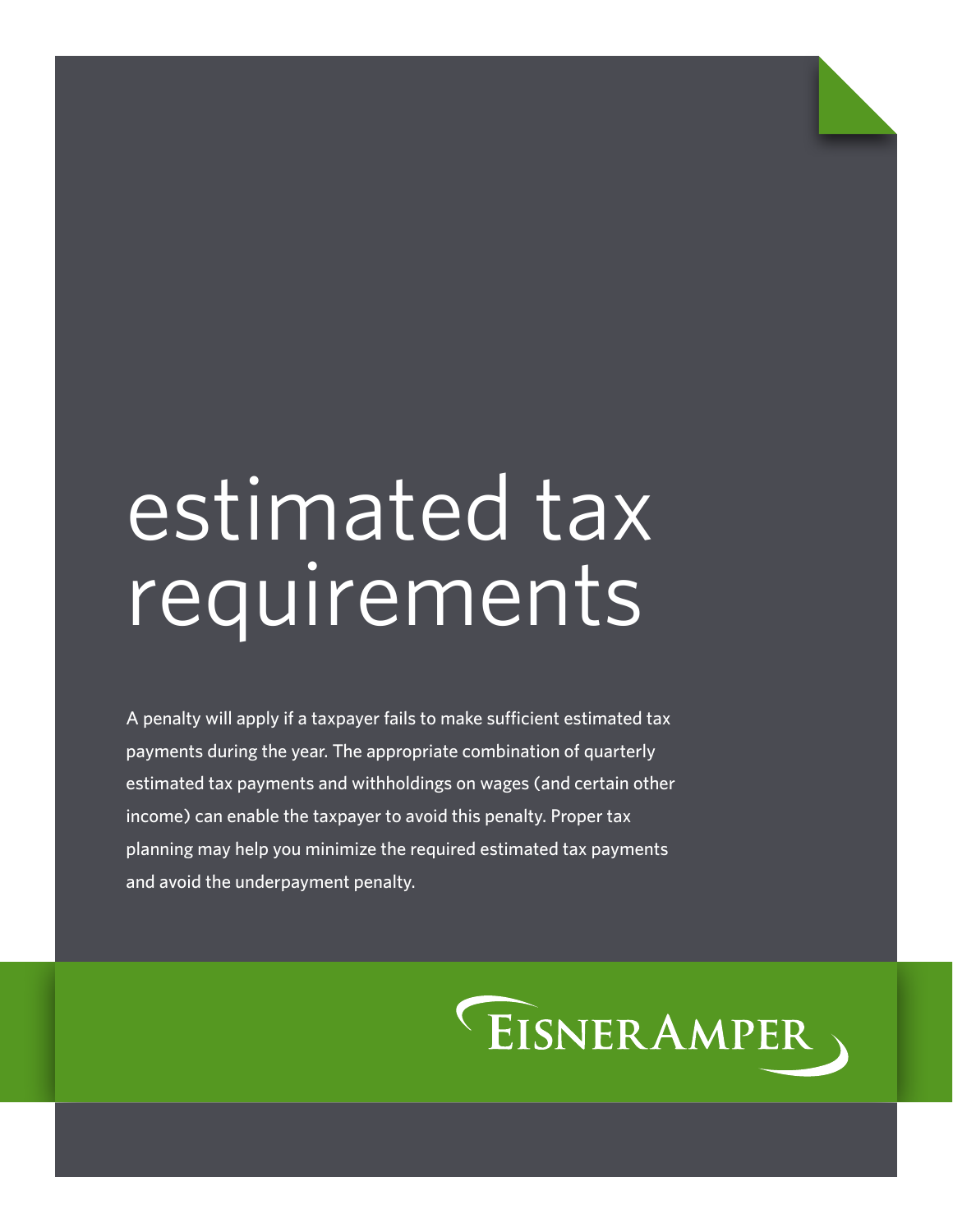## AVOIDING THE PENALTY

You will not owe the penalty for the underpayment of estimated taxes if the amount of taxes you pay (through withholding and/or timely paid estimated tax payments) is the lesser of:

- 90% of the actual tax shown on your current year's tax return, or
- 110% of the tax on your prior year's tax return based on a safe harbor exception (100% if the AGI on your prior year's return was \$150,000 or less, or \$75,000 if married filing separately), or
- 90% of your actual tax for the current year based on the annualized income installment method (see Tax Tip 4).

The penalty is determined on a quarterly basis combining the withholding tax and timely paid quarterly estimated taxes. You may still owe the penalty for an earlier due date shortage, even if you pay the tax in later quarters to make up the underpayment. It may be possible to avoid this situation by using the annualized income installment method (see Tax Tip 4). Alternatively, you may increase withholding taxes to be applied evenly throughout the year.

## WHAT'S NEW FOR 2015 AND 2016?

When estimating your income tax liability, make sure to consider the following changes commencing for tax years beginning in 2015 and 2016:

• **Tax rates.** For 2015 and subsequent years the individual income tax rates will remain at 10, 15, 25, 28, 33, 35 and 39.6% for ordinary income. The top rate for long-term capital gains and qualified dividends will remain at 20%. These rates also apply

for 2016. The applicable threshold amounts for the 2015 top tax rates are: \$464,850 for married filing jointly; \$439,000 for head of household; \$413,200 for single; and \$232,425 for married filing separately. The 2016 applicable thresholds are \$466,950 for married filing jointly; \$441,000 for head of household; \$415,050 for single; and \$233,475 for married filing separately.

- **Personal exemption phaseouts.** For tax years beginning in 2015, the personal exemption amount is increased to \$4,000 (\$4,050 for 2016) for taxpayers with AGI at or below \$309,900 if married filing jointly (\$311,300 in 2016); \$284,050 if head of household (\$285,350 in 2016); \$258,250 (\$259,400 in 2016) if single, or \$154,950 (\$155,650 in 2016) if married filing separately. The personal exemption amount for taxpayers with AGI above these amounts may be reduced.
- **AMT exemption amount increased.** The AMT exemption amount, which is indexed annually for inflation, has increased to \$53,600 in 2015 for single taxpayers, \$83,400 for married filing jointly and \$41,700 if married filing separately. For 2016, the amounts are \$53,900 for singles, \$83,800 for married filing jointly, and \$41,900 for married filing separately.
- **Increase in employee's share of payroll tax.** For 2015, employee's wages up to the Social Security limitation of \$118,500 were withheld at the rate of 6.2%. For 2016, the Social Security limitation remains at \$118,500. There is no change in Medicare withholding.
- **Lifetime learning credit income limits increased.** For 2015, in order to claim the maximum lifetime learning credit, modified AGI must be less than \$55,000 (\$110,000 if married filing jointly). Modified AGI above these levels gradually phases out the credit, with no credit available for AGI in excess of \$65,000 (\$130,000 for married joint filers). These amounts remain the same for 2016.

## **tax tip**



## USE THE ANNUALIZED INCOME INSTALLMENT METHOD TO REDUCE<br>
YOUR QUARTERLY ESTIMATES AND ELIMINATE THE UNDERPAYMENT<br>
OF ESTIMATED TAX PENALTY YOUR QUARTERLY ESTIMATES AND ELIMINATE THE UNDERPAYMENT OF ESTIMATED TAX PENALTY

The annualized income installment method is a pay-as-you-go method to calculate the required quarterly estimated tax payments.

You may receive income, such as business income, bonuses and capital gains, unevenly throughout the year. If you expect to earn more income in the latter part of 2016 than in the first months of the year, or pay deductible expenses earlier in the year, you can reduce your quarterly estimated tax payments by paying the tax based on actual quarterly tax projections. This method provides a way to pay less estimated tax than the safe harbor method based

on 110% (or 100% if applicable) of your actual prior year tax for the quarter with lower income. If your income changes in a subsequent quarter, you may increase or decrease the future estimated tax payments accordingly.

You can also use the annualized income method to reduce a potential penalty on your 2016 return. If the safe harbor exception based on 110% of your 2015 tax or 90% of your actual 2016 tax does not eliminate the penalty, you can still use the annualized income method when preparing your 2016 return to reduce or eliminate the penalty.